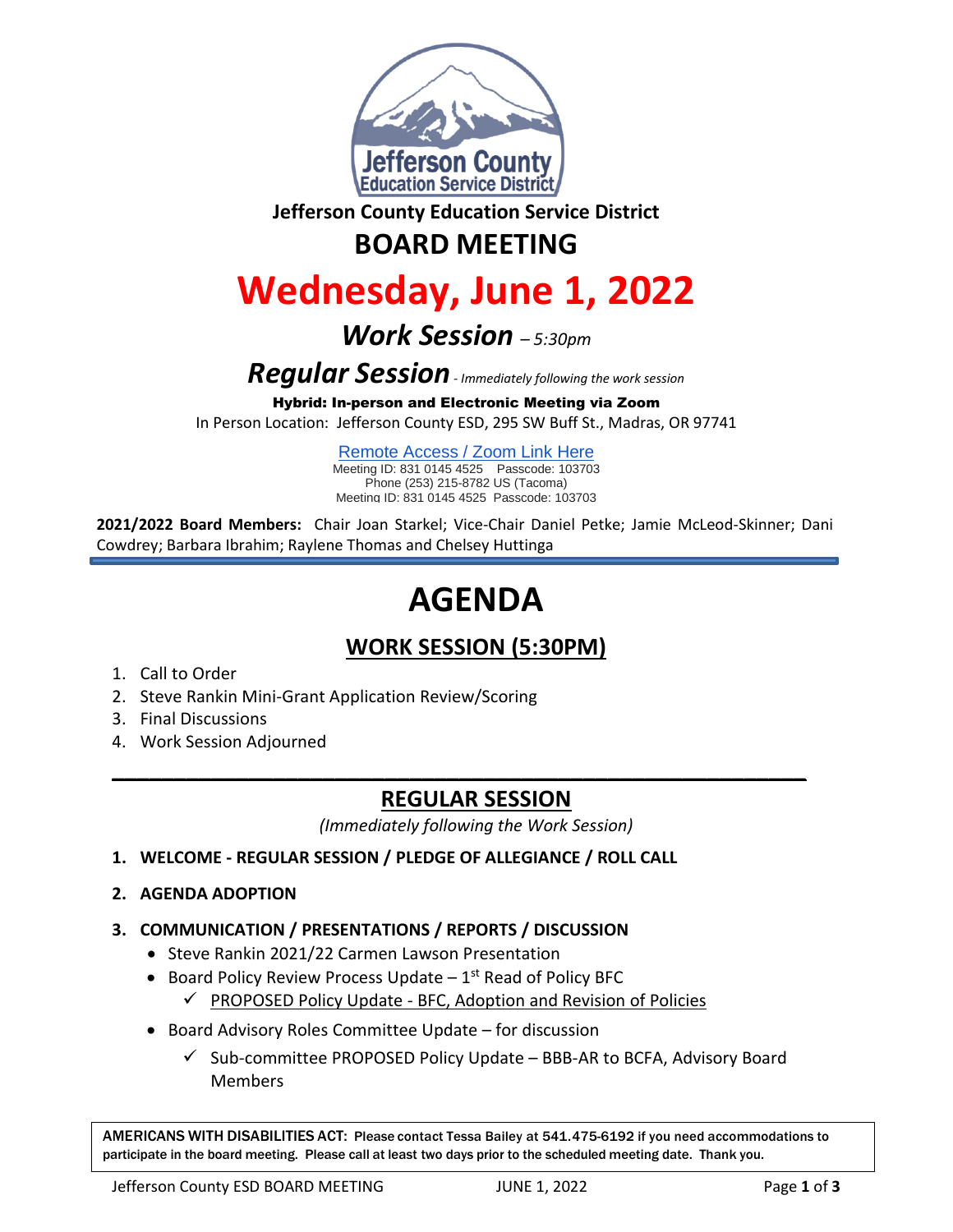OAESD Governance Committee Update

#### **4. HEARING OF CITIZENS, DELEGATIONS AND STAFF MEMBERS**:

*(Option 1)* **(Board Chair will offer opportunity during meeting)** The Board of Directors reserves this time for citizens to speak to the Board; because time is limited, as a standard practice, and courtesy to others and to maintain our meeting schedule, guests will be allotted three minutes (or less if needed, based board chair prerogative) to speak. If you have a group attending regarding the same topic, you will need to appoint one speaker.

- **Remote access attendees**: Please raise your hand and enter your name in the chat to be called on by the board chair.
- **In-Person attendance**: Sign-in on the sign-in sheet at the room entrance and wait to be called on by the board chair.

*(Option 2)* **Written Comment:** The JCESD Board may accept public comment in writing prior to the meeting. If you are a member of the community and wish to provide a public comment they will be taken in written format ONLY. Written comments must be received by 1:00 pm on Wednesday, April 6, 2022 and will be read during the public comment section of the virtual meeting. Thank you for your understanding and cooperation. Please submit your *[COMMENT](https://jcesd.k12.or.us/meeting-public-comment)  [HERE](https://jcesd.k12.or.us/meeting-public-comment)*

#### **5. ACTION ITEMS**

#### **A. Consent Agenda**

- 1. Approval of **May 4, 2022** Meeting Minutes
- 2. Personnel
- 3. Accounts Payable Vouchers
- 4. Financials
- **B.** Sensiba San Filippo LLP Audit Engagement Letter
- **C.** Casey Terada Financial Statement Preparation Engagement Letter
- **D.** Memorandum of Agreement (MOA)—Culver School District 2022/23, FY Services
- **E.** Memorandum of Agreement (MOA)—509J 2022/23, FY Services
- **F.** Memorandum of Agreement (MOA)—Fiscal Processing, Ashwood School District
- **G.** Memorandum of Agreement (MOA)—Teacher Evaluation Services, Ashwood School **District**
- **H.** Steve Rankin 2022/23 Memorial Grants Awarded
- **I.** 2022-23 Board Calendar

#### **6. BOARD HIGHLIGHTS**

#### **7. EXECUTIVE SESSION: (Closed to the public)**

In accordance with *ORS 192.660(2)(i)* the board will meet to review and evaluate the employment-related performance of the chief executive officer of any public body, a public officer, employee or staff member who does not request an open hearing.

AMERICANS WITH DISABILITIES ACT: Please contact Tessa Bailey at 541.475-6192 if you need accommodations to participate in the board meeting. Please call at least two days prior to the scheduled meeting date. Thank you.